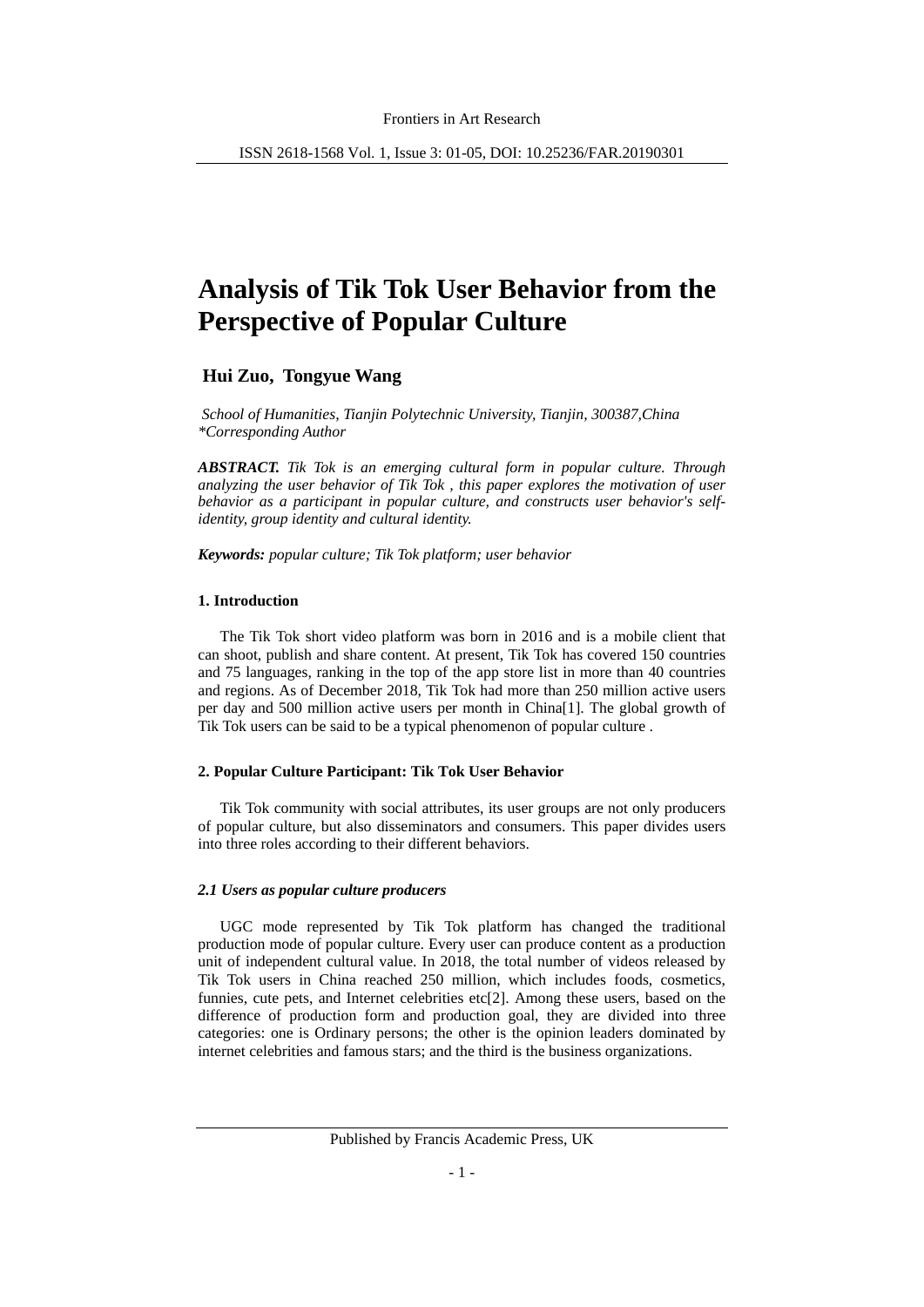For the ordinary users, they find an outlet for their display desire. Daniel Bell pointed out that the characteristic of popular culture is "to continuously express and rebuild oneself in order to achieve self-realization and self-satisfaction[3]. The mode of UGC on Tik Tok platform is that the platform empowers each ordinary user to produce content to meet the psychological needs of their self-presentation. For the internet celebrities, in order to realize the commercial value, they precisely divide their fan groups, and carry out professional content planning, so as to get attention on Tik Tok platform, and gain network traffic monetizing. For example, the stars use Tik Tok platform to publicize film and television works, sell endorsement products and realize fan economy, which is an extension of star manufacturing in the whole field of popular culture. Fans chase idols to the new media platform and bring more users to Tik Tok. Tik Tok is also regarded as stars' other production platform by relevant stakeholders. Some business organizations have also become the main users of Tik Tok. They produce content on Tik Tok platform to close the gap with young users, based on the consideration of the younger users of Tik Tok.

## *2.2 Users as Popular Culture Disseminators*

Based on the transmission mode of Tik Tok, users will consciously or unconsciously become the disseminators of popular culture. There are two ways for users to disseminate:First, when users have a desire to share a video, they can share it directly on social media through Tik Tok's one-click forwarding function, which is the way users consciously disseminate. Secondly, Tik Tok has a unique traffic algorithm for video recommendation. Traffic distribution is mainly about neighborhood and attention. Users have participated in the dissemination of popular culture when they Hit the like button or make comments on videos. Tik Tok users have three characteristics in content dissemination as communicators: Firstly, Tik Tok users are not necessarily directly involved in content production for content dissemination, but Tik Tok platform will guide users to carry out cultural dissemination according to recommendation algorithm. Secondly, users can obtain information without restriction, but based on the limitation of Tik Tok, users can only disseminate the information provided by the platform. Thirdly, due to the scarcity of attention, information disseminated by users may be commercialized.

# *2.3 Users as popular culture consumers*

Popular culture has commercial characteristics, and Tik Tok has also created a short video platform with commercial value. In the Tik Tok platform, users' consumption patterns include: Firstly, when the platform is taken as the object of consumption. users buy video promotion function "shake +" at their own expense to enable video traffic, in order to get more attention. Secondly, users can purchase advertisements embedded in videos by watching videos, which is similar to the consumption behavior of advertisements in popular cultural phenomena. Third, users pay for their favorite live broadcasters. Such consumption behavior can be understood as "fans' consumption", which is a self-presentation of fans to the object

Published by Francis Academic Press, UK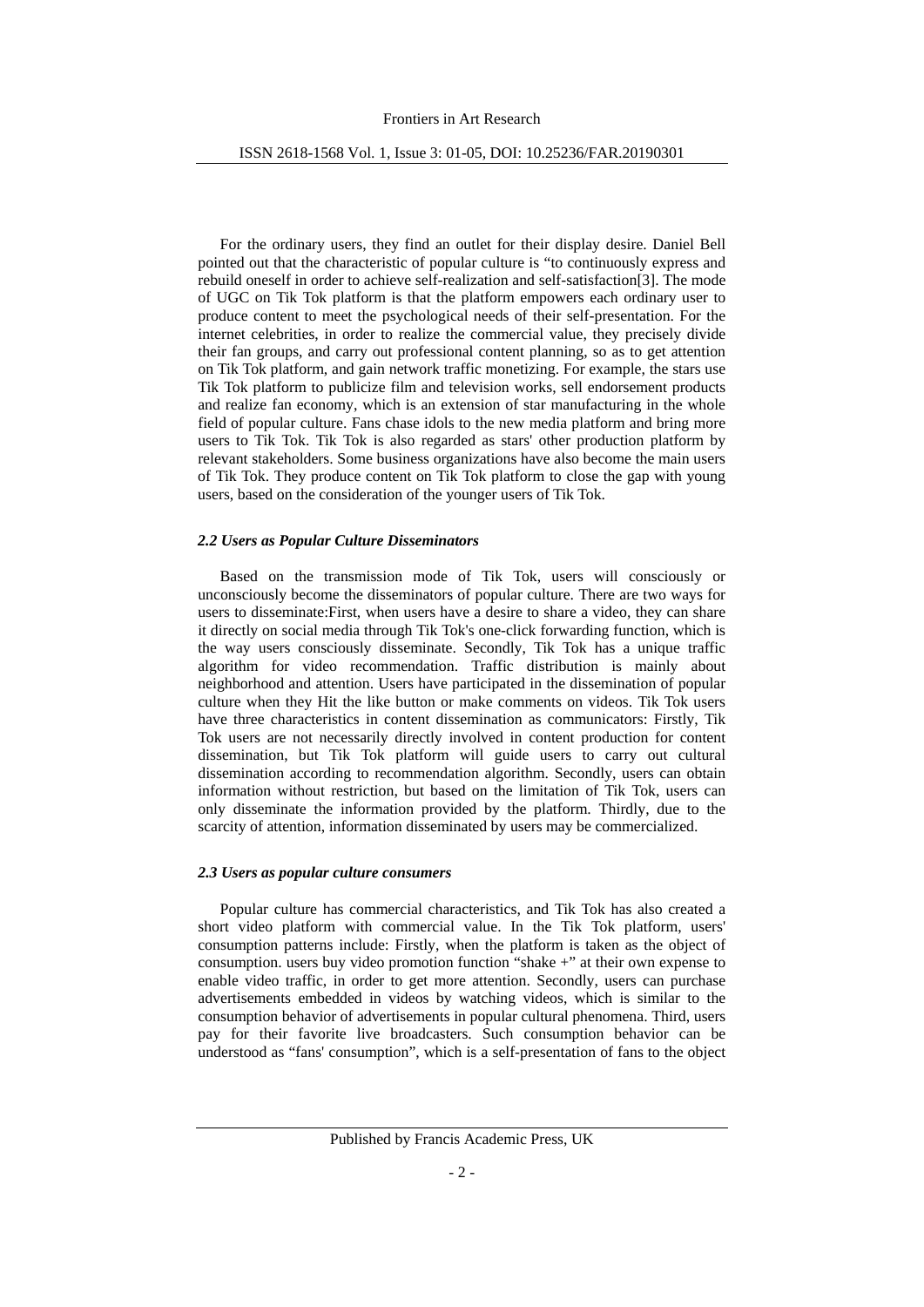of consumption, and also a de-economic emotional condensation. In fact, with the development of popular culture, people's consumption of goods is not limited to the pleasure of material, but also includes additional attributes brought by material, such as status, interest, identity, honor and so on.

#### **3. Motivation Analysis of Tik Tok User Behavior**

#### *3.1 Entertainment Pursuit and Self-expression*

The main function of popular culture is entertainment. Tik Tok Platform was born with entertainment purposes. Most of the short videos on Tik Tok platform are mainly exaggerated, witty and humorous. Users find fun in Tik Tok by taking a short break from real life emotions in fragmented time. At the same time, for users who want to express themselves, the process of making short videos is a pleasure in itself. Tik Tok's "de-centralization" operation allows users to create short videos anytime, anywhere, and express themselves and show their personality through the production and sharing of short videos.

#### *3.2 Following the trend and pursuing social intercourse*

The behavior of a single individual is highly susceptible to the behavior of the surrounding crowd. In order to keep in line with the group, the individual will constantly adjust his behavior in the feedback of the group, so as to follow and imitate the group behavior. Tik Tok's short videos spread on social platforms, allowing most mobile internet users to learn and use Tik Tok, especially those who prefer to pursue popular culture. They will follow their friends or opinion leaders into Tik Tok to create a sense of belonging to the trend. Because of the low imitation threshold of Tik Tok content, users will follow the trend in content production. For example, the popular "seaweed dance" with brainwashed music has become the object that Tik Tok users compete to imitate. The more satisfied the media users are, the more dependent they are on the media. Tik Tok not only meets the user's entertainment needs, but also meets the user's social needs. Users rely more and more on Tik Tok for online activities, so as to improve their own use of the platform viscosity.

# *3.3 Obtaining Benefits and Consuming Commodities*

Popular culture is a daily cultural form that adapts to the development of market economy, produces according to the law of market economy and takes the public as the main consumer. From a production perspective, for those internet celebrities who have millions of fans, the high revenue of advertising and e-commerce are the motivation for their production. Li Jiaqi, a makeup blogger who became popular in China's Tik Tok in 2019, has 20 million fans and now receives 500,000 yuan in one of her advertisements. Many ordinary users will also produce content for the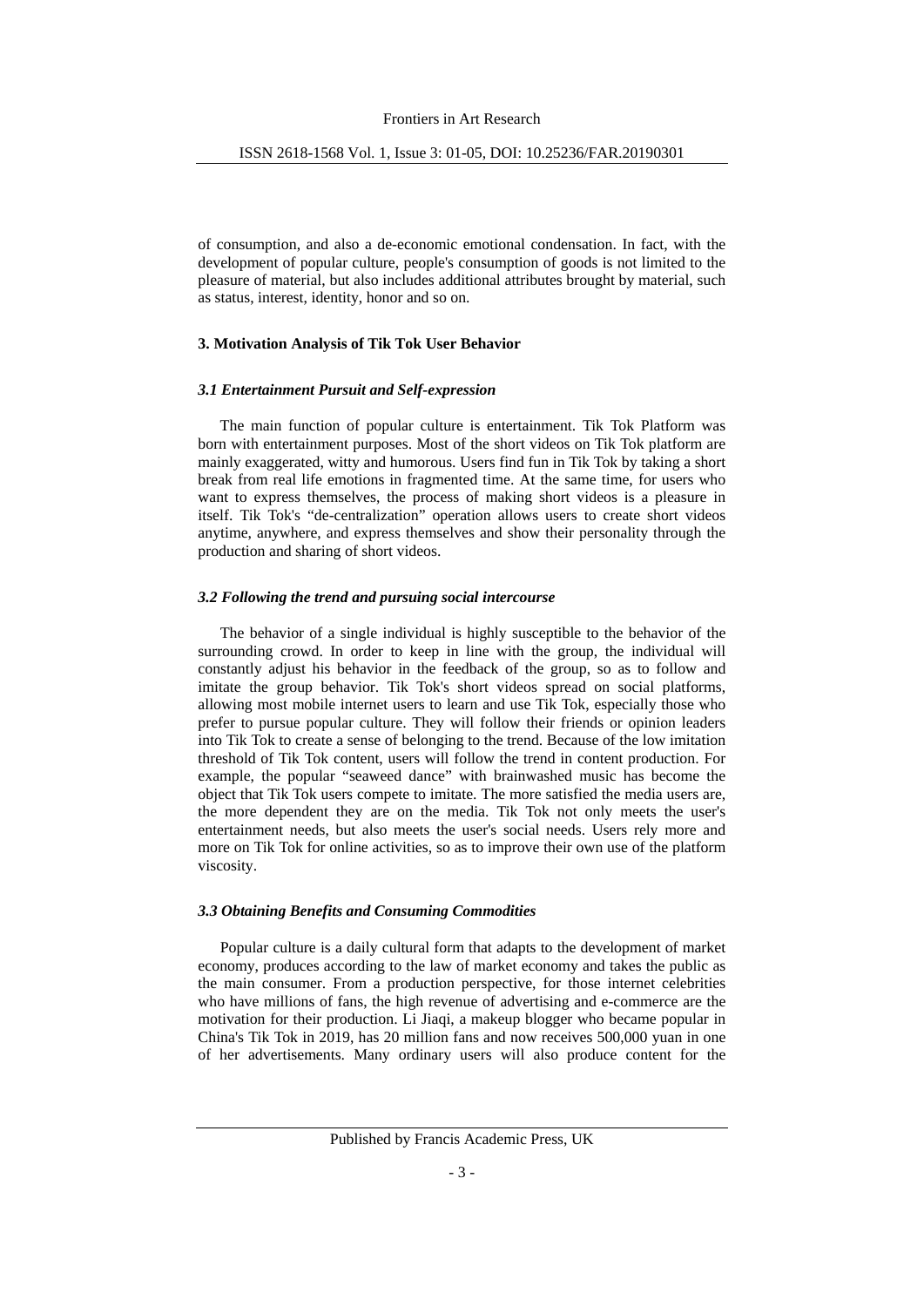purpose of obtaining commercial value. With the involvement of e-commerce platforms such as Taobao or Jingdong, users see more possibilities to benefit from Tik Tok, so more and more users begin to produce content in line with market demand. From a consumer point of view, Tik Tok's advertising products and ecommerce services provide users with unlimited choice, from daily cosmetics, diet to educational travel and so on. Users meet their diversified needs through personalized consumption on Tik Tok platform. It can be said that this kind of consumption is not only an economic phenomenon, but also a cultural phenomenon.

# **4. Identity Construction of Tik Tok Users**

#### *4.1 Self-Identity: Reflection and Interaction*

Giddens believes that self-identity is achieved through self-reflection and reference to others[4]. In the process of building self-identity, Tik Tok users first understand and reflect on themselves. Users can make or share short videos based on their personal experience, get opportunities to show themselves in reality that they don't have, and experience self-worth, which is a sense of recognition for what they think and do. At the same time, Tik Tok users use the evaluation and interaction of other users to complete the construction of self-identity after their self-presentation. Users not only consolidate self-confidence and self-esteem from this sense of identity, but also do not blindly submit to the public opinion of society and others.

## *4.2 Group Identity: Reality and Virtual*

Modern psychology holds that the herd mentality is often transformed into a collective unconsciousness, which affects people's speech and behavior. This is the psychological mechanism of group identity. According to the analysis of the following behavior of Tik Tok users, the construction of Tik Tok users'group identity can be divided into two ways: One is the identification of Tik Tok user groups in reality, and the other is the identification of Tik Tok user groups in cyberspace. Individual users will identify with their own social groups. On the contrary, the use of Tik Tok by social groups will also affect individual users' judgments on the Tik Tok platform. Because of group identification, individual users will be interested in the majority, so that real social interaction will continue in cyberspace. The interaction on Tik Tok platform is fast and convenient, which makes it easier for users to find group identity. On the one hand, Tik Tok users have a unique discourse system when they interact, and the mutual understanding among users deepens the construction of group identity. On the other hand, based on the vertical segmentation of the Tik Tok platform, Tik Tok users are divided into different groups according to their interests. They initiate challenges based on the platform and gather with groups with similar hobbies, so that users can find their own group affiliation again under the precise subdivision of the field, so as to strengthen the sense of group identity.